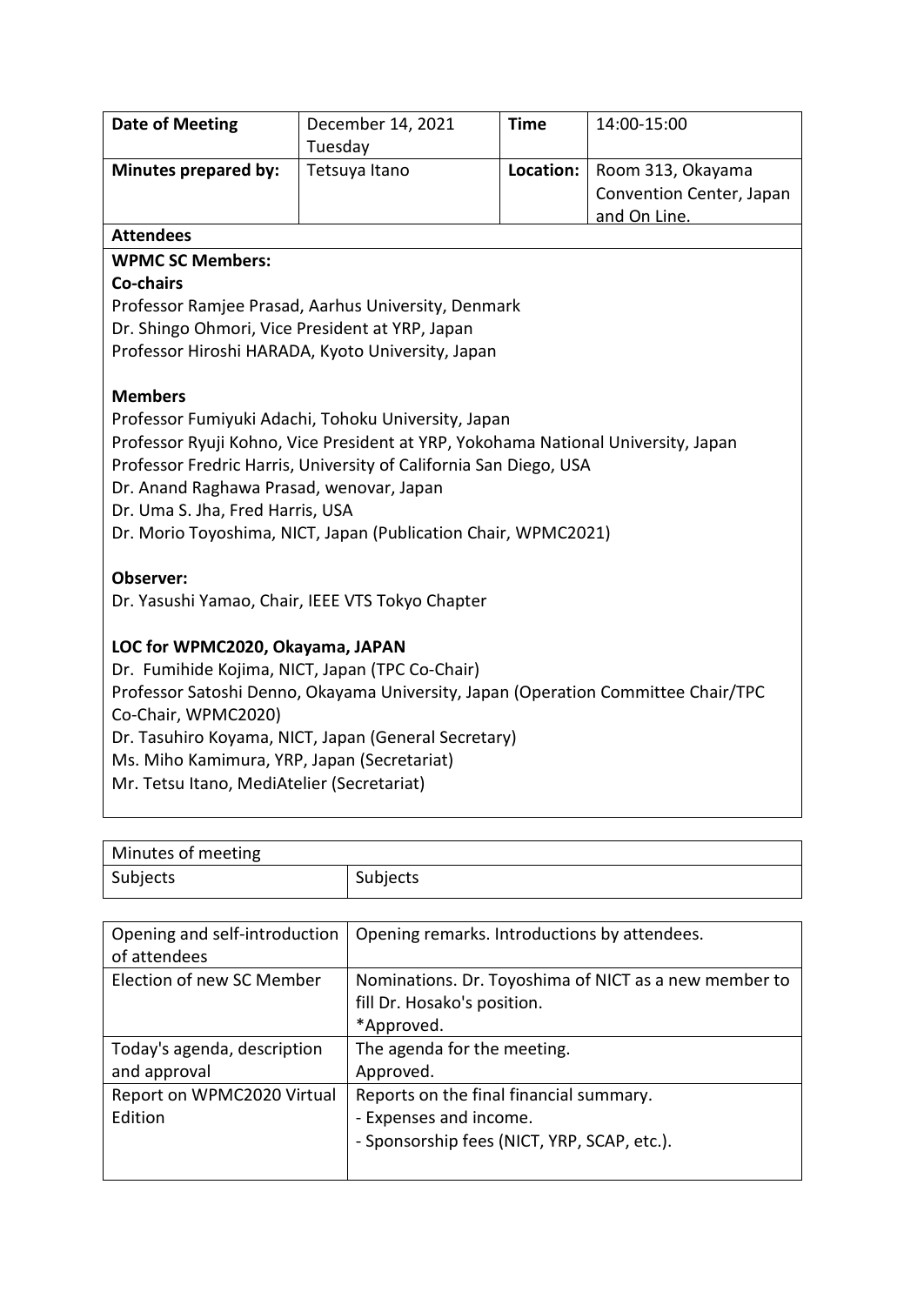| Report on WPMC2021       | Reports on WPMC2021 Okayama, Japan.                       |  |
|--------------------------|-----------------------------------------------------------|--|
| Okayama, Japan           | Number of papers submitted: 120                           |  |
|                          | Number of accepted papers: 74                             |  |
|                          | Acceptance rate: 61.66%.                                  |  |
|                          | - This is a sufficient acceptance rate to be published in |  |
|                          | IEEE Explore.                                             |  |
|                          | - Many students participated, about 42% of the total      |  |
|                          | number of papers submitted.                               |  |
|                          |                                                           |  |
|                          | WPMC2021 Awards:                                          |  |
|                          | The winners are listed in the attached material.          |  |
|                          | Best Paper Award (general paper): 3                       |  |
|                          | International Student Paper Award: 2                      |  |
|                          | - The Best Paper Award and International Student Paper    |  |
|                          | Award were selected from the top of the total review      |  |
|                          | scores.                                                   |  |
|                          | - The Student Paper Award in Japan was selected by IEEE   |  |
|                          | VTS Japan/Tokyo Section through their own peer review.    |  |
|                          | - Presentations and awards will be made at the ceremony   |  |
|                          | on the last day of the symposium.                         |  |
|                          |                                                           |  |
|                          | The selection for the awards was based on the overall     |  |
|                          | score, not on country. Only in the case of two people in  |  |
|                          | the same institution was the person with the next highest |  |
| Presentation on WPMC2022 | score.<br>Presentation on WPMC2022                        |  |
| (Denmark)                | - Dates: October 30 - November 2, 2022.                   |  |
|                          | - Location: Herning, Denmark.                             |  |
|                          | - Venue: University campus and convention center.         |  |
|                          | - Due to the uncertainty of the Covid situation, a hybrid |  |
|                          | format event is currently under consideration. If the     |  |
|                          | situation improves and returns to normal, the conference  |  |
|                          | will move to a face-to-face-only format.                  |  |
|                          | - Expect to have 300 participants. The budget is planned  |  |
|                          | for that number. However, it is challenging to estimate   |  |
|                          | the number of on-site participants, so the budget         |  |
|                          | assumes 200 on-site participants.                         |  |
|                          |                                                           |  |
|                          | Comment by members:                                       |  |
|                          | Next year, on the 25th anniversary of WPMC, we hope to    |  |
|                          | hold a face-to-face symposium in Denmark after the        |  |
|                          | Covid situation improves.                                 |  |
| Information for WPMC2023 | Brief information for WPMC2023                            |  |
| (US)                     | - WPMC2023 is scheduled to be held in Orlando, Fl.        |  |
|                          | - Orlando is a suitable place to hold a conference since  |  |
|                          |                                                           |  |
|                          | many businesses are there.<br>* Approved.                 |  |